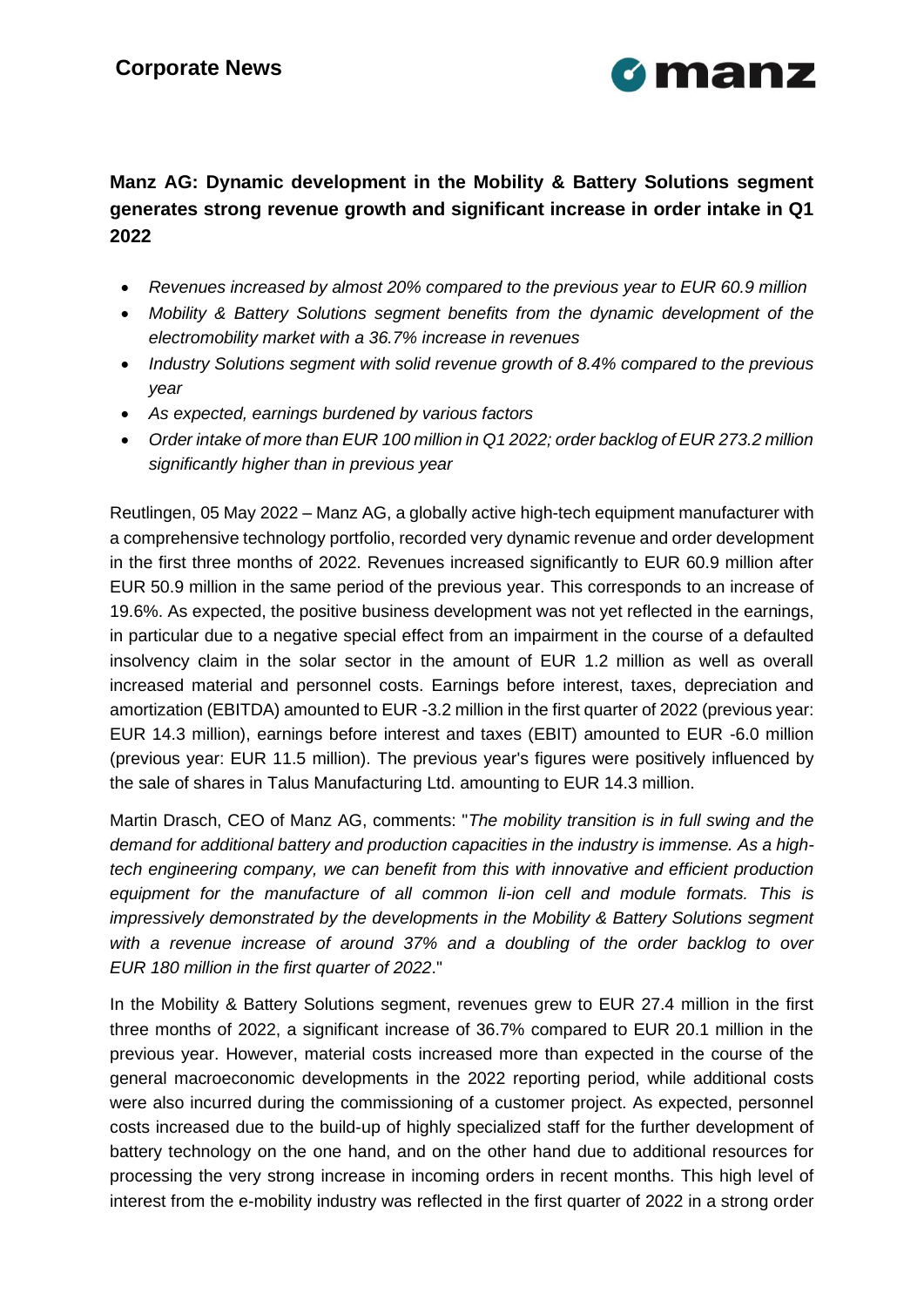

intake of EUR 41.7 million as well as an order backlog of EUR 183.9 million, which is around twice as high as in the previous year. Among other things, Manz was able to win one of the leading companies in the production of industrial batteries and energy storage systems from Southern Europe as a customer. The order comprises four lines for the assembly of battery modules made of prismatic cells. The modules produced on the lines are to be used in the commercial vehicle sector and for stationary energy storage.

In the Industry Solutions segment, Manz AG achieved growth of 8.4% year-on-year to EUR 33.4 million, which is primarily due to the high demand for production equipment from microchip production customers in the Electronics business area. In the first quarter, for example, Manz was able to convince another new customer of its capabilities and was awarded a contract by a leading manufacturer of semiconductors, which relies on Manz AG's innovative Fan-Out Panel Level Packaging (FOPLP) process for chip production. In terms of earnings, the segment was characterized by shifts in incoming orders for solutions in the Industrial Automation business area. However, due to the strong order intake in the first quarter of 2022 of EUR 65.2 million and the orders received in April in the mid-double-digit million-euro range, including from the new customer Ambient Photonics for production lines for organic solar cells, the business outlook has improved significantly, as expected. With the minority interest in MetOx Technologies, Inc., a specialist in the manufacture of superconductor wires, Manz has also opened up further growth potential in the Industry Solutions segment in the first quarter of 2022.

Thanks to the good order situation, Manz AG's future prospects remain positive. As of 31 March 2022, order intake amounted to EUR 106.9 million, compared to EUR 42.2 million as of the previous year's reporting date. The 2022 order backlog was EUR 273.2 million after EUR 170.1 million. Against this backdrop and due to the overall positive outlook for the industry, primarily in the market for electric mobility, the Management Board continues to assume that Manz AG will grow profitably in 2022.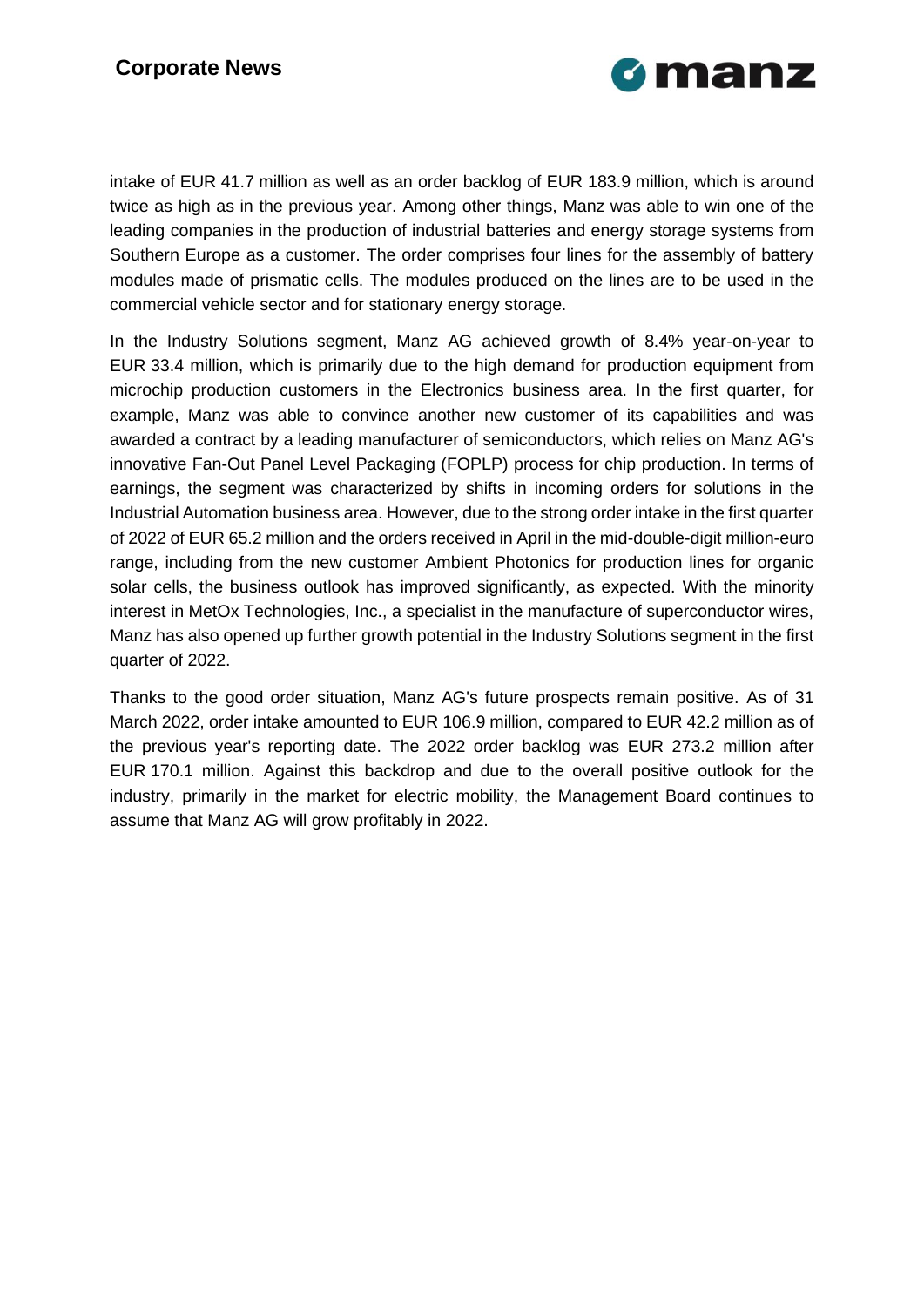

### **Revenues, EBITDA and EBIT Q1 2022 in comparison to the previous year**

| In EUR million                          | Q1 2022 | Q1 2021 |
|-----------------------------------------|---------|---------|
| <b>Group Revenues</b>                   | 60.9    | 50.9    |
| <b>Mobility &amp; Battery Solutions</b> | 27.5    | 20.1    |
| <b>Industry Solutions</b>               | 33.4    | 30.8    |
| <b>EBITDA Group</b>                     | $-3.2$  | 14.3    |
| <b>Mobility &amp; Battery Solutions</b> | $-4.3$  | 2.8     |
| <b>Industry Solutions</b>               | 1.2     | 11.5    |
| <b>EBIT Group</b>                       | $-6.0$  | 11.5    |
| <b>Mobility &amp; Battery Solutions</b> | $-5.5$  | 1.9     |
| <b>Industry Solutions</b>               | $-0.5$  | 9.6     |

The full report for the first three months of 2022 is available for download from today on the company's website [www.manz.com](https://eqs-cockpit.com/cgi-bin/fncls.ssp?fn=redirect&url=4e8c18068fc4efe648347bc39a995bba&application_id=1035535&site_id=news_data&application_name=news) in the Investor Relations / Publications section.